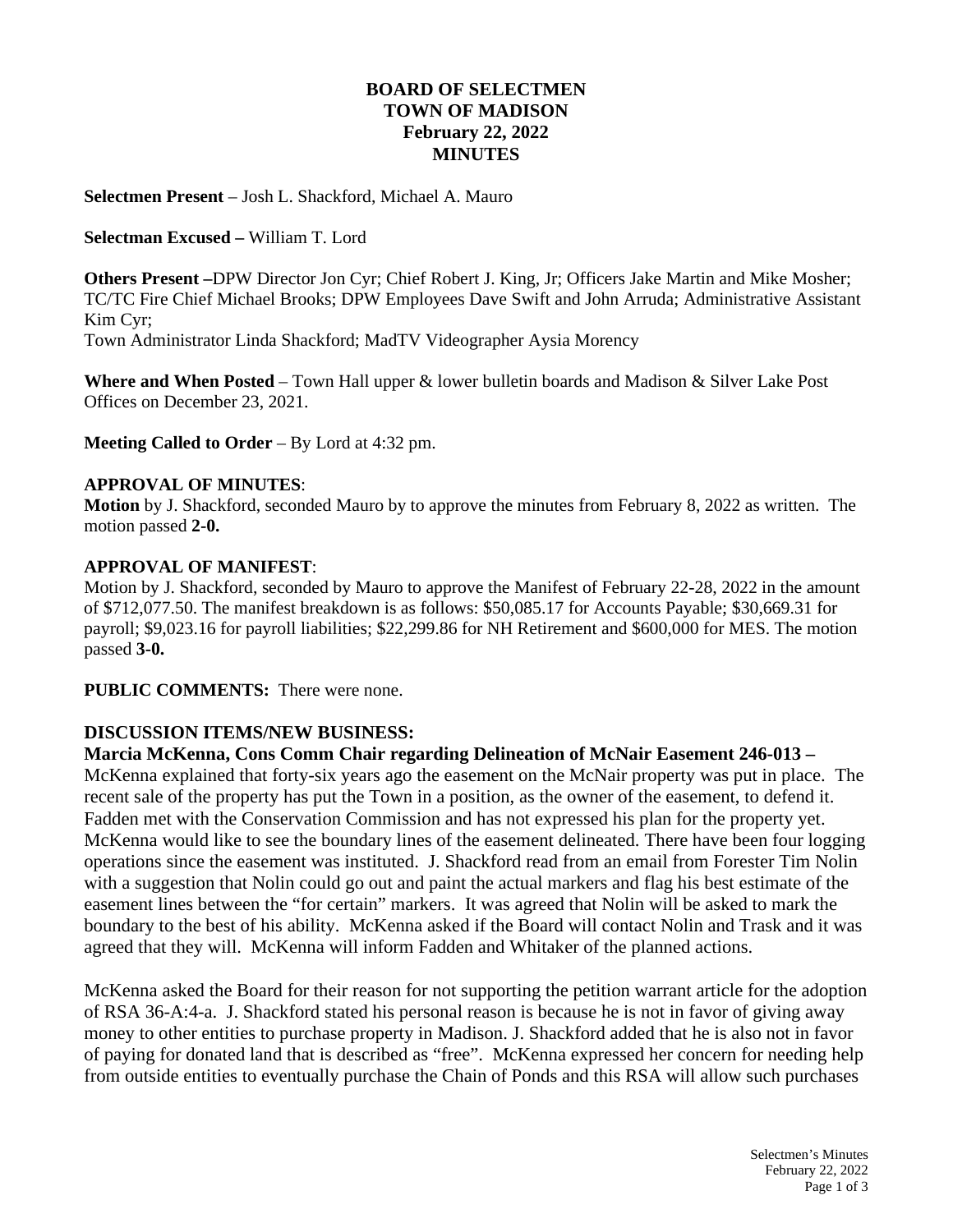from outside entities with the Town's assistance. McKenna noted that the article allows the Selectmen to ultimately have the final say in the donation of the funds.

**Amendment to DPW Director Job Description –** Changes to the job description for Director of Public Works were reviewed. The changes included in the "Supervision Exercised" paragraph the words *daily working* was changed to *salaried* and on duty #6 the words *and designated* were removed. **Motion** by J. Shackford, seconded by Mauro to accept the changes to the job description for DPW Director. The motion passed **2-0.**

**School Parking Lot Sanding –** An email from Principal Woodard was received by the DPW director regarding sanding the parking lot at the school.

J. Shackford read aloud the email:

"Hi Jon, I just wanted to follow up regarding my call this morning as I felt a little frantic. We did have a staff member fall at the base of the hill in the driveway, she was walking right in the middle, not on the side. With our staff primarily parking in the upper parking lot, it definitely increases the likelihood of falls up there and down to the gym. Is it possible for the DPW crew to check on this each morning before 7 or 7:30 at the latest and lay some sand specifically in this area, but also where cars park around the building? I figure the cost of this prevention is cheaper than if we have additional injuries. Please let me know if you have questions. I have asked Ken to increase his awareness of this as well as part of his morning routines."

Brooks suggested a sand barrel and a shovel located near the hill. Cyr stated he does not mind having his department help, but they pay a man at the school already. For a DPW employee to check the school by 7:00 am every morning would result in paying over-time every morning and take any responsibility away from the school and placed on the Selectmen. Cyr was not in favor of the idea.

J. Shackford asked if we could ask them to give a call if sanding in necessary with Cyr suggesting that the school bus company owner should be calling as they park at the school. Mauro does not mind that we plow and sand the school parking lots but is not in favor of assigning someone adding he likes the barrel idea. Cyr will install a sand barrel and ask the school to call if any problems.

**OLD BUSINESS:** There was no other business

**Selectman Shackford's List –** No items **Selectman Mauro's List –** No items **Administrator's List –** No items

# **Department Heads' List:**

**Director Cyr:** The roll off truck has some mechanical issues that are currently being repaired. On Thursday two hauls to Mt. Carberry will be done by North Conway Incinerator.

*Officer Mosher:* Chief King has not received any new information regarding Officer Martin's cruiser repairs. Concern if it is worth spending the money to have the problem diagnosed. J. Shackford feels serious thought should be made as to whether it should just be sold as is.

DPW employee Dave Swift offered a solution to the school hill ice/sanding issue. Swift suggested the school install a set of steps similar to those installed at the Historical Society, it would be safer and easier to maintain than the hill. Arruda was in support of the staircase idea.